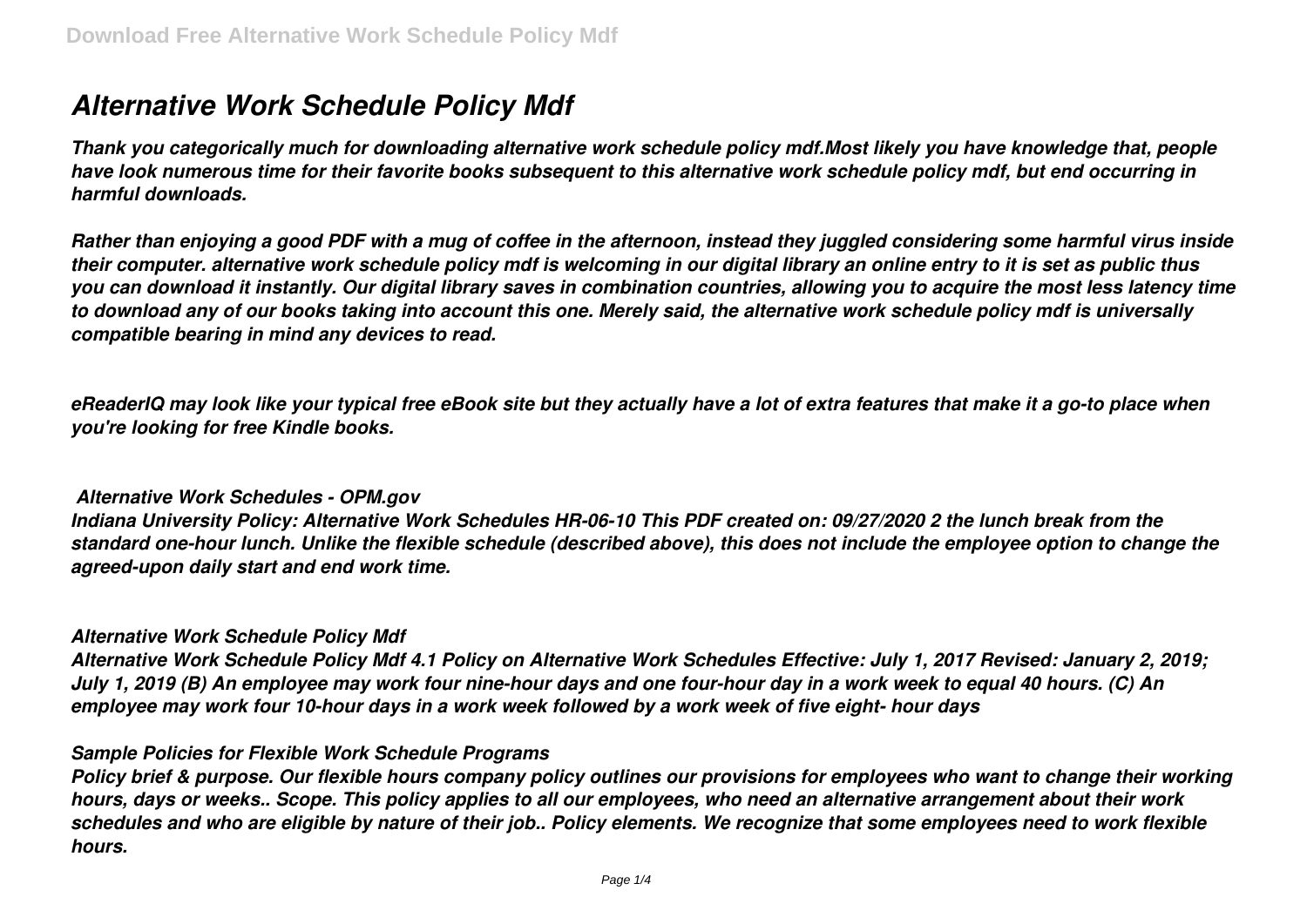# *Holiday Pay for Employees with Alternative Work Schedules ...*

*Definitions. Alternate work schedules (AWS) is an umbrella term that refers to compressed work schedules and flexible work schedules. Compressed work schedule means a fixed work schedule (no flexible time bands) in which an employee can complete the biweekly work requirement in less than 10 working days.. Flexible schedule means one of several types of work schedules all of which comprise core ...*

# *Alternative Work Schedule Policy Mdf*

*(2) Alternative Work Schedule (AWS) – A work schedule that allows an employee to work a compressed work week, or flexible work hours as defined by this policy. (3) Compressed Work Week – A work week of fewer than five days in a seven-day period (Wednesday through the following Tuesday) or fewer than 10 days in a 14-day pay period.*

# *Department Policy ALTERNATIVE WORK SCHEDULES*

*These schedules are fixed and include 5/4/9, 4/10, and 3/13 work schedules. Flexible Work Schedules For a full-time employee, an 80-hour bi-weekly basic work requirement that allows an employee some flexibility to determine his or her own tour of duty, within the parameters and under the requirements set by the IC.*

# *Alternative Work Schedules - University Policies*

*Alternate Work Schedule Guidelines. INTRODUCTION With changing demographics of the workforce, the university recognizes the importance of finding alternative ways to compete in today's labor market. Alternate schedules can be a cost-effective way to enhance the existing salary and benefits package, meet business needs, assist with recruitment and*

## *DHR - Alternative Work Schedule Policy*

*Remote work options can still require employees to follow the old eight to five grind, but may not actually be better. Top talent wants true flexibility, not a half-compromise. The following alternative work schedules provide a range of options that satisfy the needs of both companies and employees: 1. Common window schedule.*

# *Alternative Work Schedules: Policies: University Policies ...*

*Alternative work arrangements, such as ?exible scheduling, working from home, and part-time work are a common and by some measures a growing feature of the U.S. labor market.1 While these arrangements may facilitate work-life balance, they are not necessarily worker-friendly. Many jobs have irregular schedules,*

# *Alternative work schedules | U.S. Department of Commerce*

*Examples of Alternative Work Arrangement Options: Flexible Work Schedules – An alternative working schedule that differs from* Page 2/4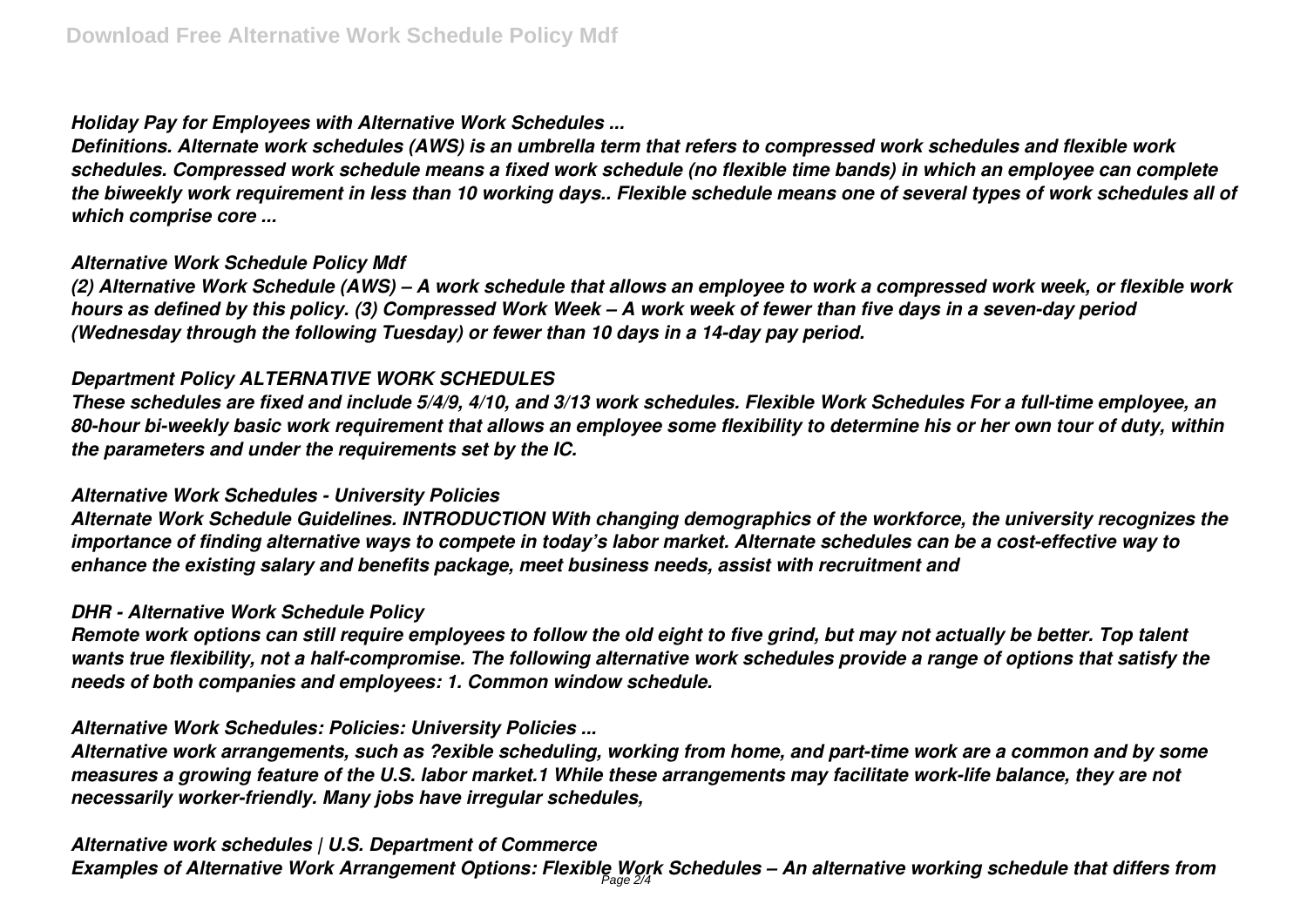*department operating hours. Remote Work Location – Work performed remotely from campus. Partial Year Schedule – Work schedules that align with the academic year, either 9 or 10-month Arrangements.*

#### *Valuing Alternative Work Arrangements - Harvard University*

*Sample Policies for Flexible Work Schedule Programs This section provides a guideline, or definition of terms, and then follows a set of policy and procedure statements that can be applied to all three types of variable work hour programs.*

## *Alternative Work Schedule | Office of Human Resources*

*The two most common compressed schedules in my experience are: The "5/4/9" schedule in which employees work 8 9-hour days and 1 8-hour day in the pay period and get an extra day off every other week. The "4-10" schedule in which employees work 4 10-hour days each week of the pay period and have an extra day off each week.*

## *Employee Flexible Working Policy Template | Workable*

*C. Compressed Work Schedule: An Alternative Work Schedule with the Standard Workday lengthened to allow for fewer than five (5) workdays scheduled each Standard Workweek and/or fewer than ten (10) workdays scheduled in a biweekly pay period. Acceptable Compressed Work Schedules are the 4/10 Schedule and the 5-4/9 Schedule, as defined below.*

## *Alternative Work Schedules Policy and Procedure (Template ...*

*Discontinuation of the alternative work schedule must coincide with the end of a pay period. 5.4.2 Alternative work schedules may be revoked at the discretion of the Department Director to all employees if the Department Director deems it appropriate with, at a minimum, two weeks' written notice, except in cases of emergency.*

#### *Alternate Work Schedule Guidelines*

*Definitions. Alternate work schedule refers to a supervisory-approved practice that enables eligible employees to complete the basic work requirement of forty (40) hours per week in fewer or more than five (5) full workdays. The work schedule is standardized by mutual agreement of the employee and the supervisor. Flexible schedule (often referred to as "flextime") means any supervisory ...*

#### *Policy on Alternative Work Schedules - Maryland Judiciary*

*Another difference between flexible and compressed work schedules is that an employee on a flexible work schedule may be credited with a maximum of 8 hours towards the employee's basic work requirement on a holiday or Sunday (see 5 U.S.C. 6124 and the definition of Sunday work in 5 CFR 550.103), whereas the number of holiday or Sunday hours for an employee on a compressed work schedule is the ...*